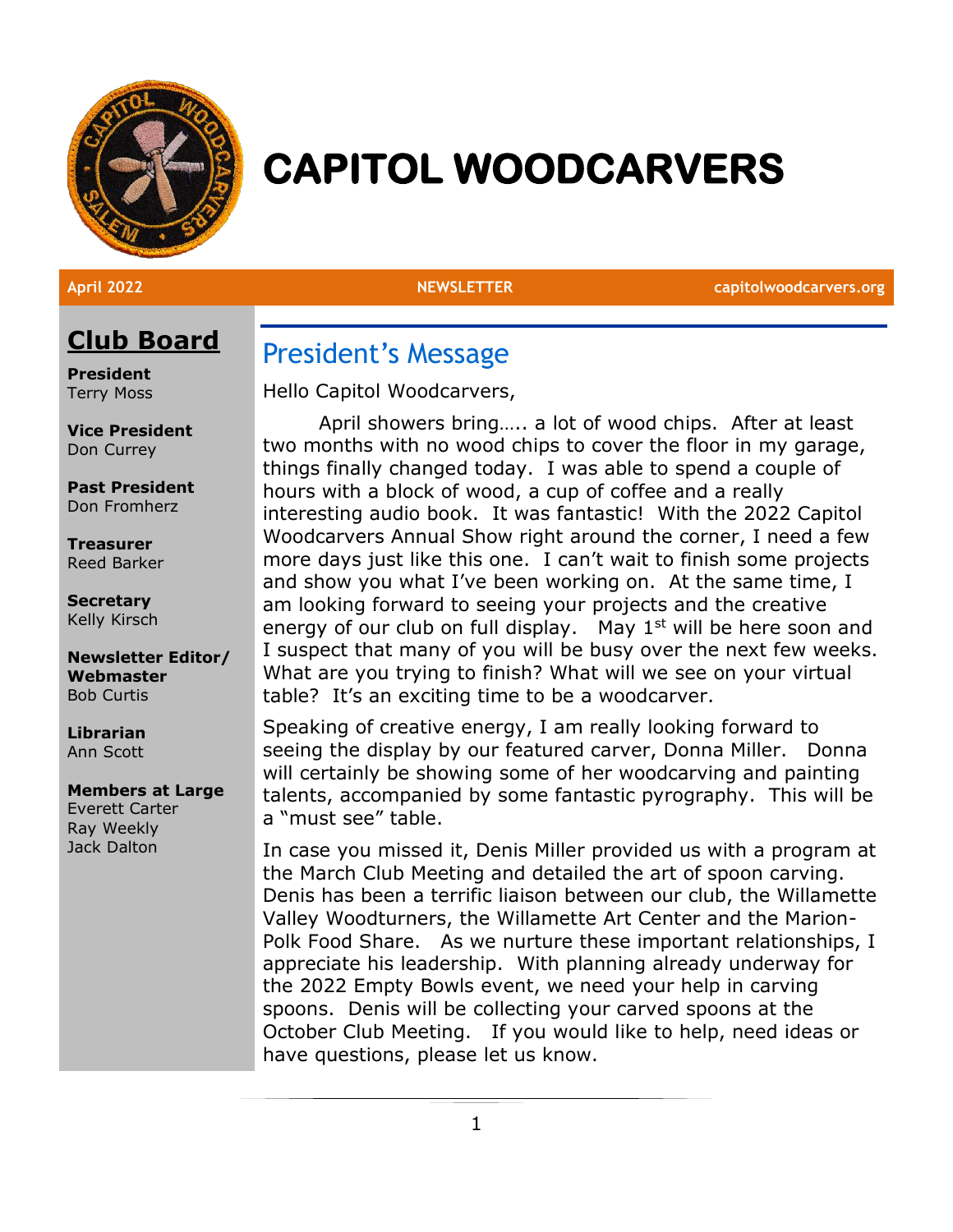The March club meeting was also the first time in two years that we got to see each other without a face covering. What a pleasure that was! This post-pandemic club also had the privilege to welcome some guests to our meeting. These folks were new to carving and were looking for resources, connections, ideas and fellowship. They couldn't pick a better place, or find a better way to spend a Tuesday night. It was an absolute pleasure to watch as many of you engaged and shared your woodcarving stories with them. In my mind it represented what the Capitol Woodcarvers are all about. It may be recalled as one of the little things, but it meant a lot to me and I couldn't be more proud. Thank you.

Terry Moss

Club President

#### **Classes at Everett's**

## Classes Scheduled at Everett Koontz' Studio

**Ron Lundy:** April 20 - 23. Northwest relief carving \$125.00 plus \$15.00 for the blank. First day starts at noon. 1 opening still available

**Chris Hammack:** May 23 - 27. This is a 5-day design class. You tell Chris what you want to carve, and he will draw your front and side views, you trace them onto the wood, and I cut them out for you. \$425.00 total. 2 openings.

**Everett Carter:** June 16 - 19. Elf figure class. \$125.00. 2 openings available

**Rich Wetherbee:** July 5 - 7. Rapunzel figure, dragon, cottonwood carving, and his regular figure blocks. \$255.00 plus \$25 to \$35 for your block choices. 2 openings. <https://www.wetherbeecollectionllc.com/roughouts>

**Eric Owen:.** Aug 2 - 4. His regular blocks he brings to the class. 5 openings available [https://ericowensart.com](https://ericowensart.com/)

#### **April 26 Meeting** April Club Meeting

April 26, 7:00PM. Please join us to catch up on Club events and to take part in a wonderful presentation by Jim Boatner. Jim will demo and talk about walking/talking stick carving.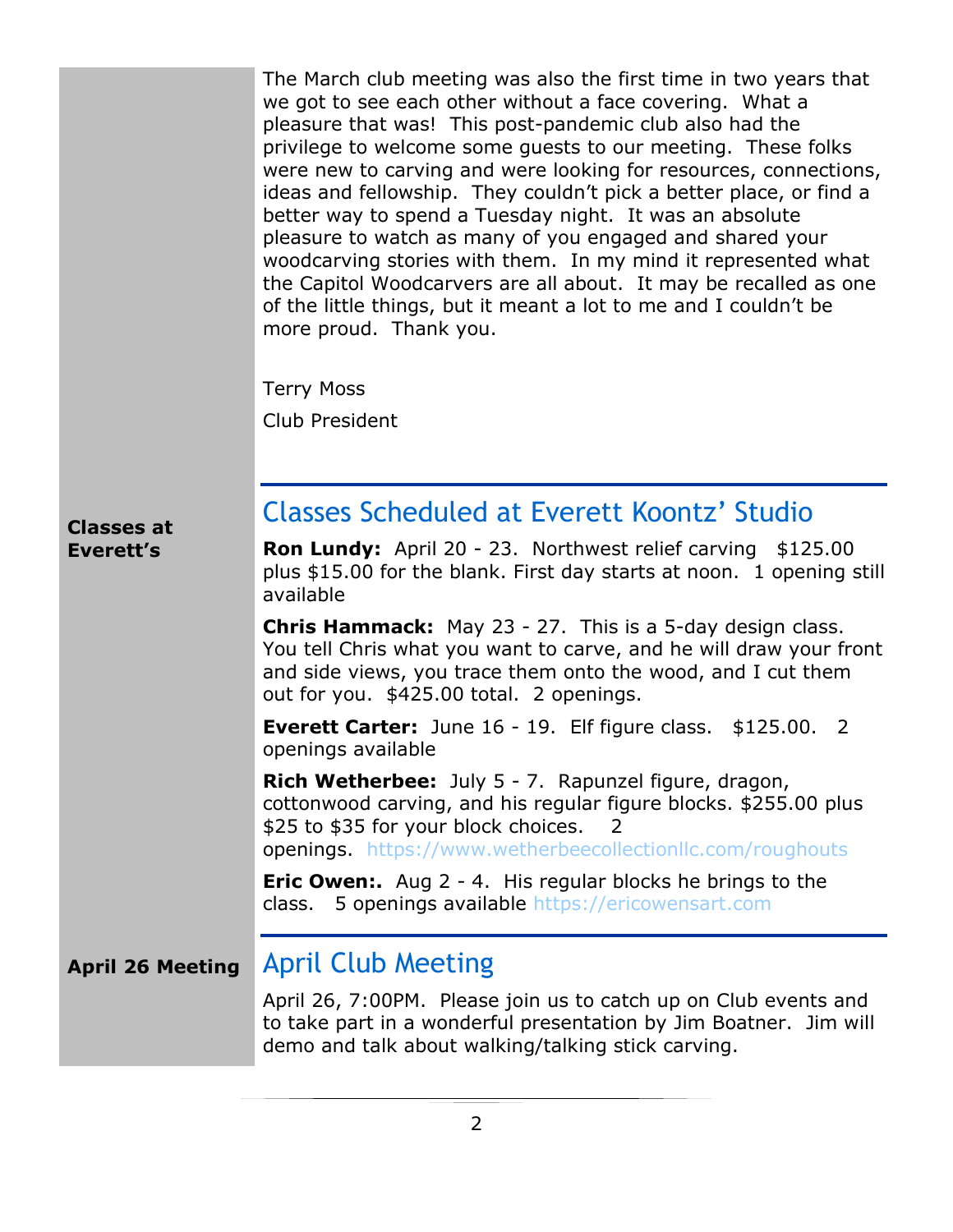

#### **Denis Miller Monday Classes**

## Denis Miller Monday Evening Classes



Denis Miller's Monday evening classes provide the opportunity to learn different techniques and types of wood carving. Students are free to choose from many projects and work at their own pace. Denis' instruction helps beginners and more experienced carvers complete great looking carvings. Contact Center50+ to register for a class.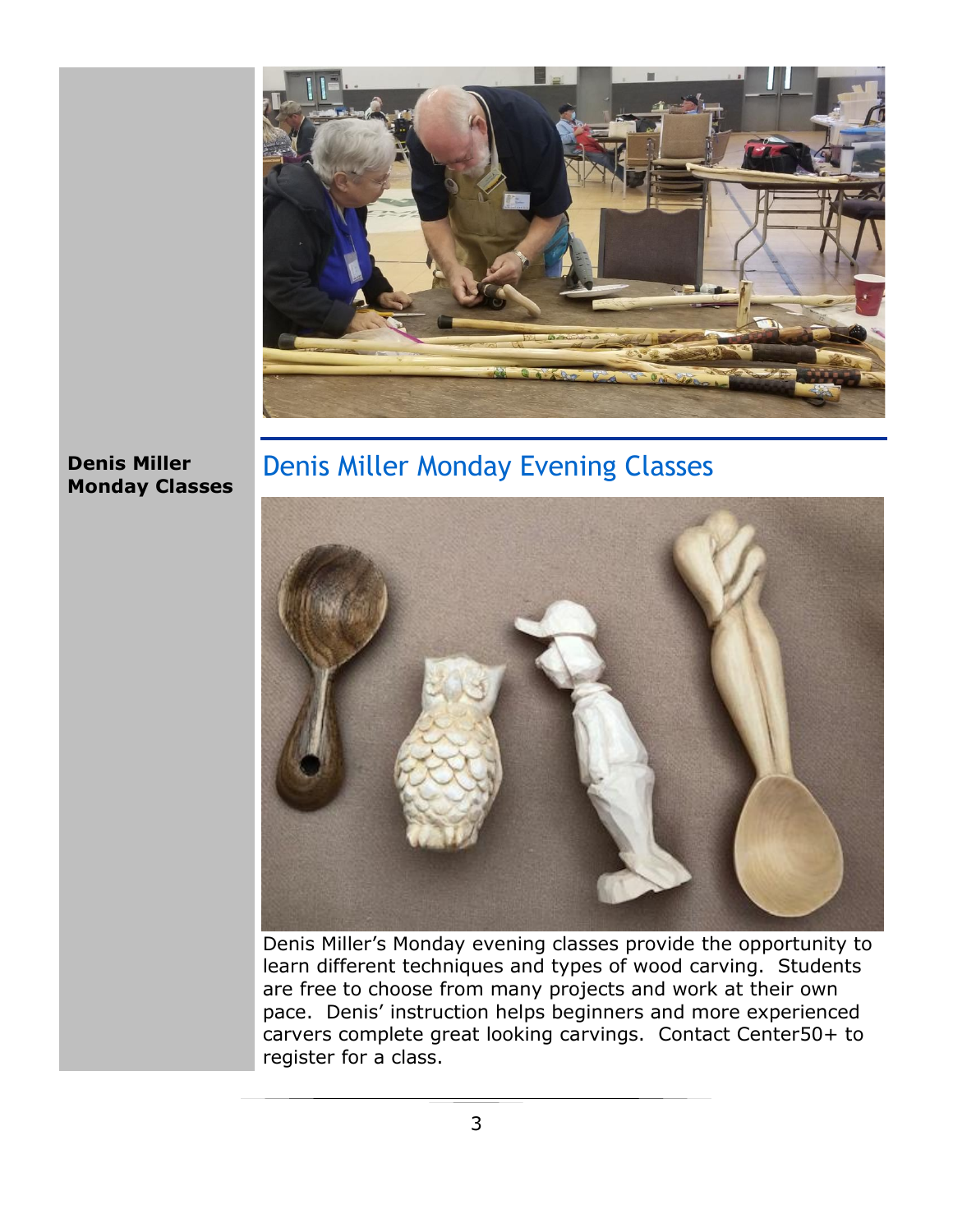#### **Jim Harris Wednesday Classes**

## Jim Harris Wednesday Morning Classes



Come join Jim Wednesday mornings for great carving lessons. Beginner to experienced carvers are welcome. Jim has many projects available to choose from and will guide you while you work at your own pace. Contact Center50+ to register for a class.

**Oregon Woodcarver's Rendezvous**

## Rendezvous

The Oregon Woodcarver's Rendezvous is enjoyed by everyone who attends. This year's rendezvous is well into the planning stage and all indicators show it will be a great event.

## **Instructors Needed**

Class list coming soon. Contact Everett Koontz if you would like to support this popular event.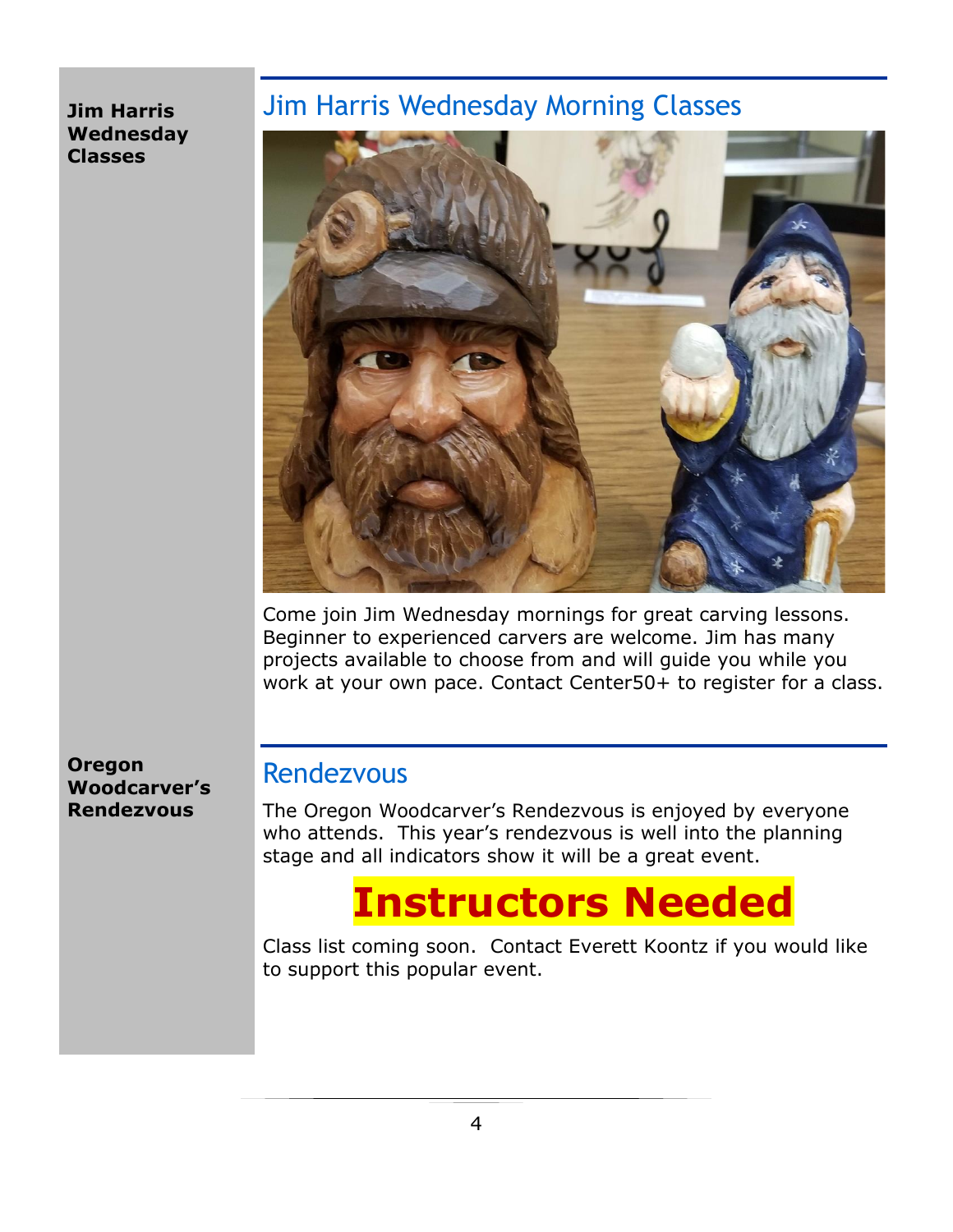#### **Roughouts and Wood Sales**

## Moore Roughouts (Article by Everett Koontz)



I asked Randy what the board prices would be if you wanted to have him bring some for you. This is the following list he would be bringing in 8' boards, as well as any shorter you would be asking him to have cut to your sizes. Each of those would be the normal cut block prices listed on his page. You can look at the

5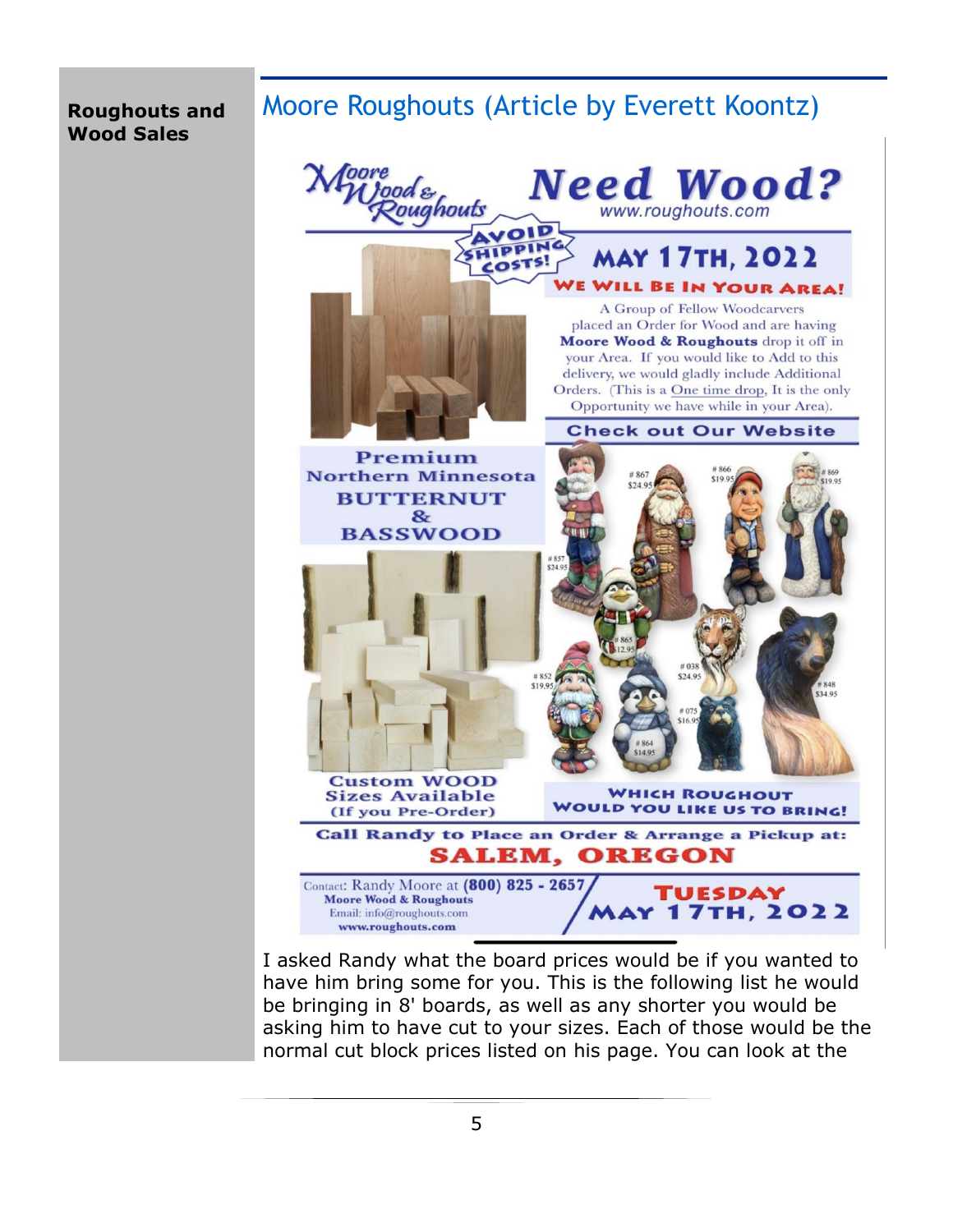items available at<https://www.roughouts.com/> both roughouts and wood pieces. If you go to his site, the listing on the left side of the screen starts with roughouts in all the categories. Below that, in the same listing in the next section, the top two items include letter openers and then the cut basswood, butternut etc. already available for orders. You need to preorder the roughouts, letter openers and wood blocks of your choice from him on the web site and either pay him on the site or be here with cash or check when he is here. He will be here May 17 in the afternoon and will go to Lincoln City the next morning.

- $2x6x8'$  = \$115 ea. rough sawn/ un-planed
- $4x6x8'$  = \$235 ea. rough sawn/ un-planed
- $3x6x8'$  = \$175 ea. rough sawn/un-planed

If planed add \$10 to the cost and they usually come out just "Under" 2" thick or 3"thick or 4" thick when they are planed. Also, there will be defects in a 8' board 30% unusable even in the good looking boards. Smaller lengths allow me to remove the defects.

### **Open Carving**

## Open Carving

What a great feeling! Open carving at Center50+ is getting back to pre-COVID normalcy. There is a lot of carving, visiting, chatting, and learning happening. Last Friday carvers were working on pyrography, bark carving, caricature carving, chip carving, face carving, and painting.

What a great group and wonderful opportunity to learn from others.



**Friday Open Carving Center 50+, Come Join Us**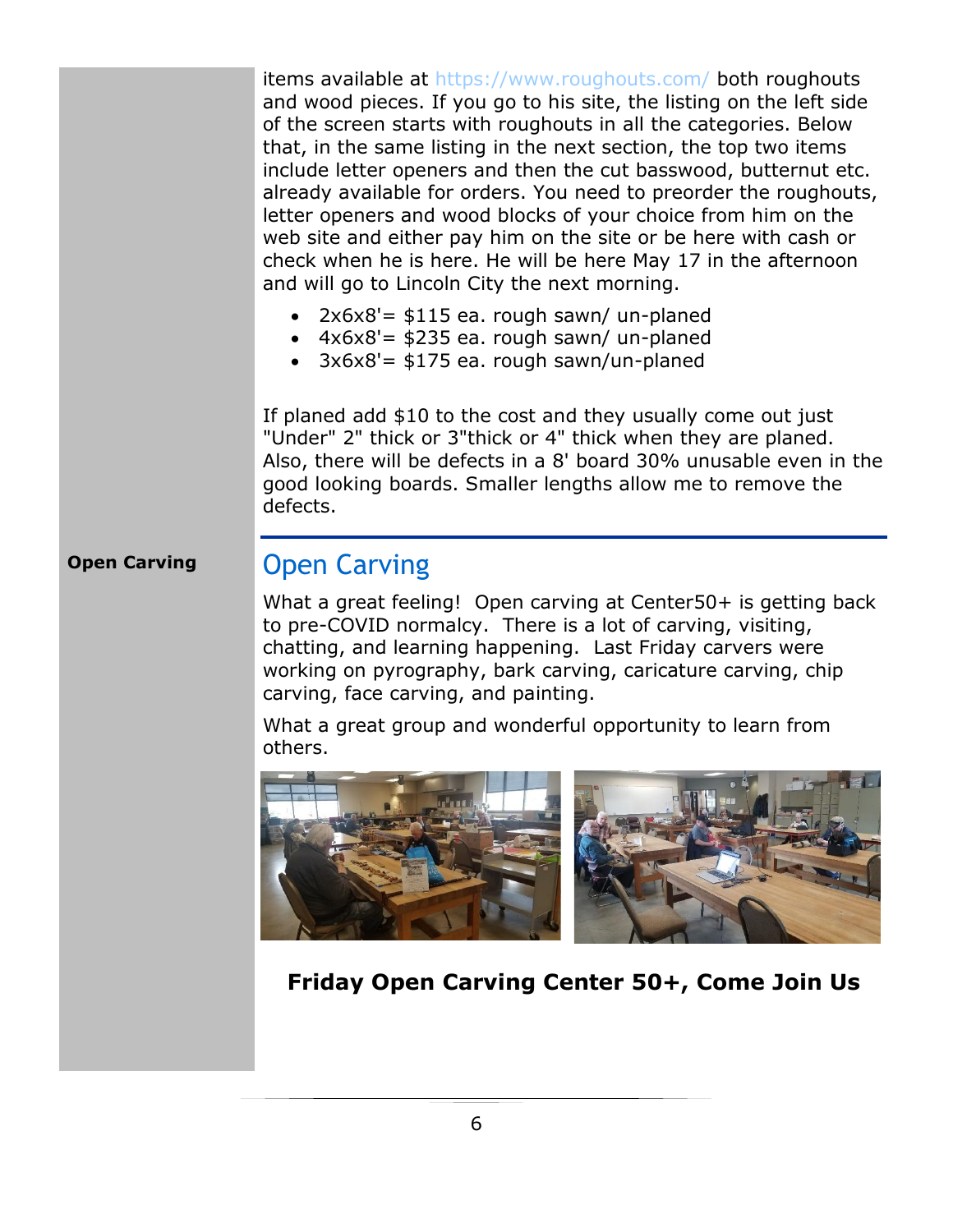#### **Club Lunches**

### Lunches

It feels great to be back. Come join us to talk about carving or anything else. You are welcome to bring a show-and-tell item to share with the group.



All are welcome. We would like to see you at lunch. Bring a friend

#### **Virtual Show**

## 2022 Virtual Show

Get your images in for the show. You can email them to [bcurtis97304@gmail.com.](mailto:bcurtis97304@gmail.com) Participation in the show is free. Let's make it a good show.

Silent auction items are coming in. If you would like to donate an item, please contact Everett Carter at

[capitolwoodcarvers@gmail.com.](mailto:capitolwoodcarvers@gmail.com) We already have some books, power tools, knives, roughouts, gift certificates, etc. donated by members and vendor supporters. Contributors will be recognized on our website. The auction will go live May 1 to coincide with our virtual show opening.

Please get your images and auction item donations in soon.

#### **Let's make this an outstanding show.**